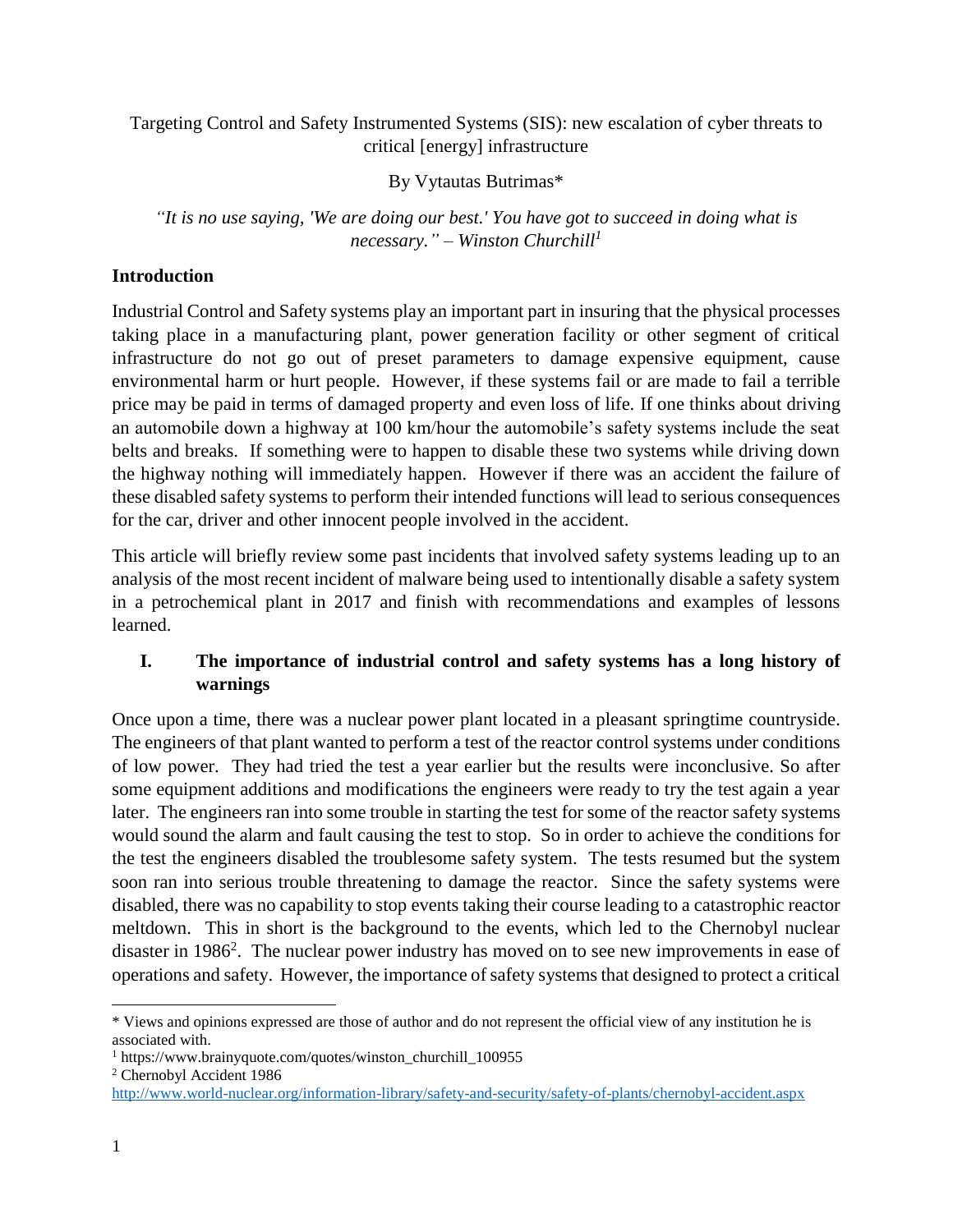process from going out of control has increased over time together with advances in remote management capabilities and automation.



*A dangerous experiment by poorly trained plant engineers which included disabling safety systems contributed to the cause of the Chernobyl disaster in 1986.*

On June 10, 1999 an IT specialist was doing data development work using one of the computers connected to a real-time gasoline pipeline control and safety system in Bellingham, Washington. The extra work caused a problem with the transfer of pipeline sensor and other telemetry data to the controller. It failed silently without any alarms. The pipeline in the meantime ruptured and 237,000 gallons of gasoline poured into a creek. After 1.5 hours the controller knew nothing of this rupture since the flow of updated data had stopped leaving him to think that things were still normal when they were not. Then someone threw a match into the river, which ignited the gasoline killing 3 people and destroying a water plant that was located next to the river. The cost of the physical damage of this unintended accident reached 45 million USD and bankruptcy for the operator of the pipeline<sup>34</sup>.



*IT failure in critical infrastructure can have physical consequences. Bellingham, Washington on June 10, 1999 after 237,000 gallons of gasoline flowed into a river from a pipeline rupture.* 

<sup>3</sup> Board Meeting of National Transportation Safety Board, Pipeline Rupture and Subsequent Fire in Bellingham, Washington, June 10, 1999 [https://www.ntsb.gov/news/events/Pages/Pipeline\\_Rupture\\_and\\_Subsequent\\_Fire\\_in\\_Bellingham\\_Washington\\_June\\_10\\_1999.aspx](https://www.ntsb.gov/news/events/Pages/Pipeline_Rupture_and_Subsequent_Fire_in_Bellingham_Washington_June_10_1999.aspx) 10/8/2002 4 Full NTSB report: June 10, 1999 Pipeline Accident Report Pipeline Rupture and Subsequent Fire in Bellingham, Washington , NTSB/PAR-02/02 PB2002-916502, Adopted October 8, 2002 https://www.ntsb.gov/investigations/AccidentReports/Reports/PAR0202.pdf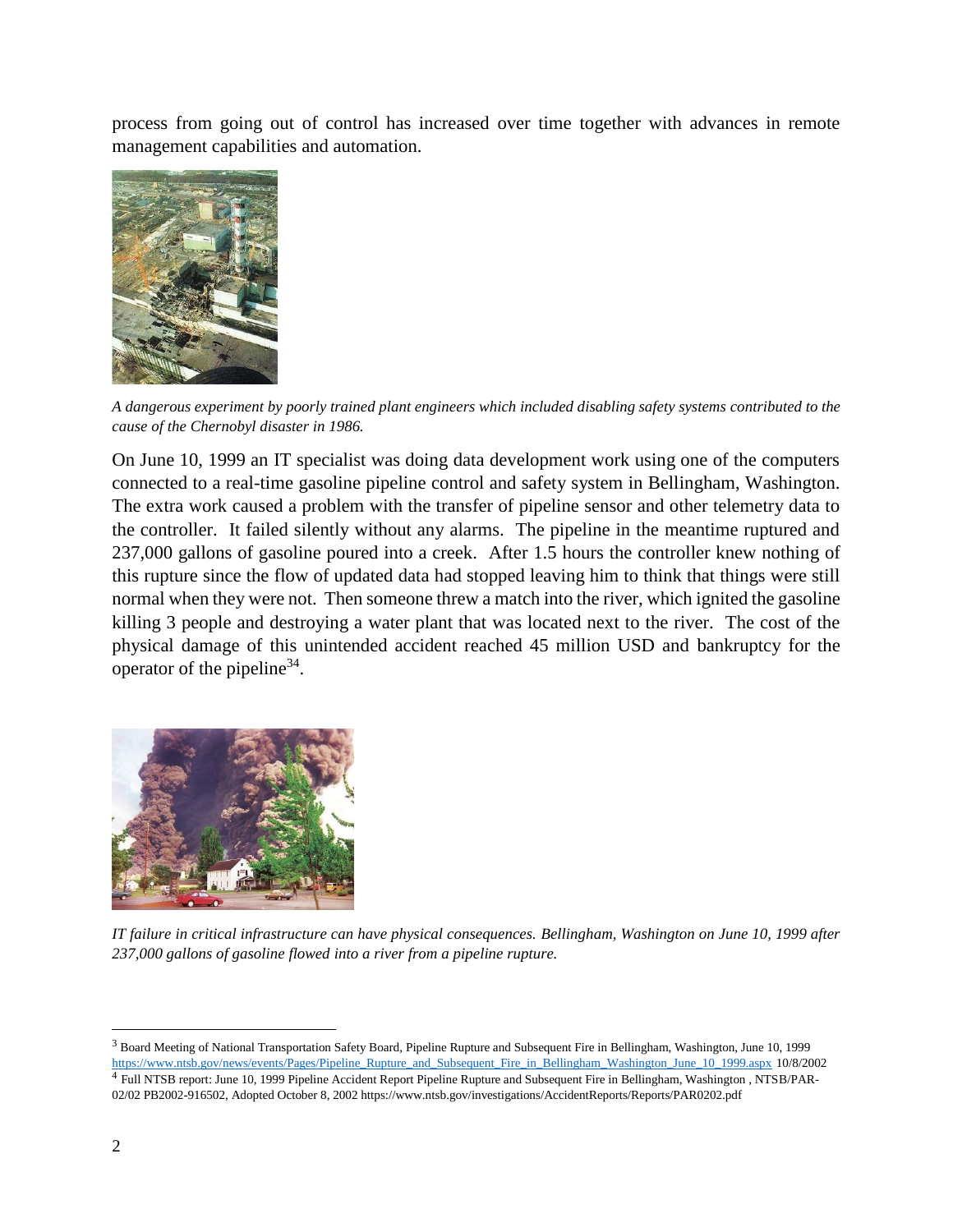In 2007 the US Idaho National Laboratories conducted the "Aurora" vulnerability experiment to see if a cyber-attack could damage or destroy industrial equipment. In this case a diesel powered generator was set up in a test facility constructed to simulate a power grid. An "Aurora event consists of the out-of-sync reconnecting of three-phase rotating equipment. Three-phase equipment includes not only generators but also synchronous induction motors. This means that customer loads in manufacturing facilities, pipelines, refineries, electrified mass transit, and even data centers and power plants are directly at risk from Aurora"<sup>5</sup>.

To this day the Aurora vulnerability effects electricity systems worldwide and potentially any rotating equipment. The key word here is "vulnerability". It is not a design flaw or something caused by a software bug – it is an issue of engineering under the laws of physics. However these laws can be manipulated using cyber means to cause damage and harm to people.



*The "Aurora" experiment as reported by CNN which ended with destruction of a multi-ton electric power generator. It didn't happen because of security flaw or software bug, it was a fact of engineering and laws of physics that were manipulated to "brick" a multi-ton power generator (watch the experiment here<https://www.youtube.com/watch?v=fJyWngDco3g> ).*

On August 17, 2009 the world's  $6<sup>th</sup>$  largest hydroelectric power producing complex at Sayano-Shushenskaya in Siberia suffered a control and safety system failure resulting in the loss of 75 skilled plant personnel, loss of most of the dam's 10 turbines and tons of oil flooding into the Yensei river. The official cause blamed loose turbine anchor bolts and poor management practices. However, the investigation also revealed a history of poor maintenance practices and a tendency to put economics of power production first before safety. Safety became a lower priority after the

<sup>5</sup> Swearingen, M., Brunasso,S. Weiss,Huber, D., What You Need to Know (and Don't) About the AURORA Vulnerability, Powermag [http://www.powermag.com/what-you-need-to-know-and-dont-about-the-aurora](http://www.powermag.com/what-you-need-to-know-and-dont-about-the-aurora-vulnerability/?printmode=1)[vulnerability/?printmode=1](http://www.powermag.com/what-you-need-to-know-and-dont-about-the-aurora-vulnerability/?printmode=1) 09/01/2013.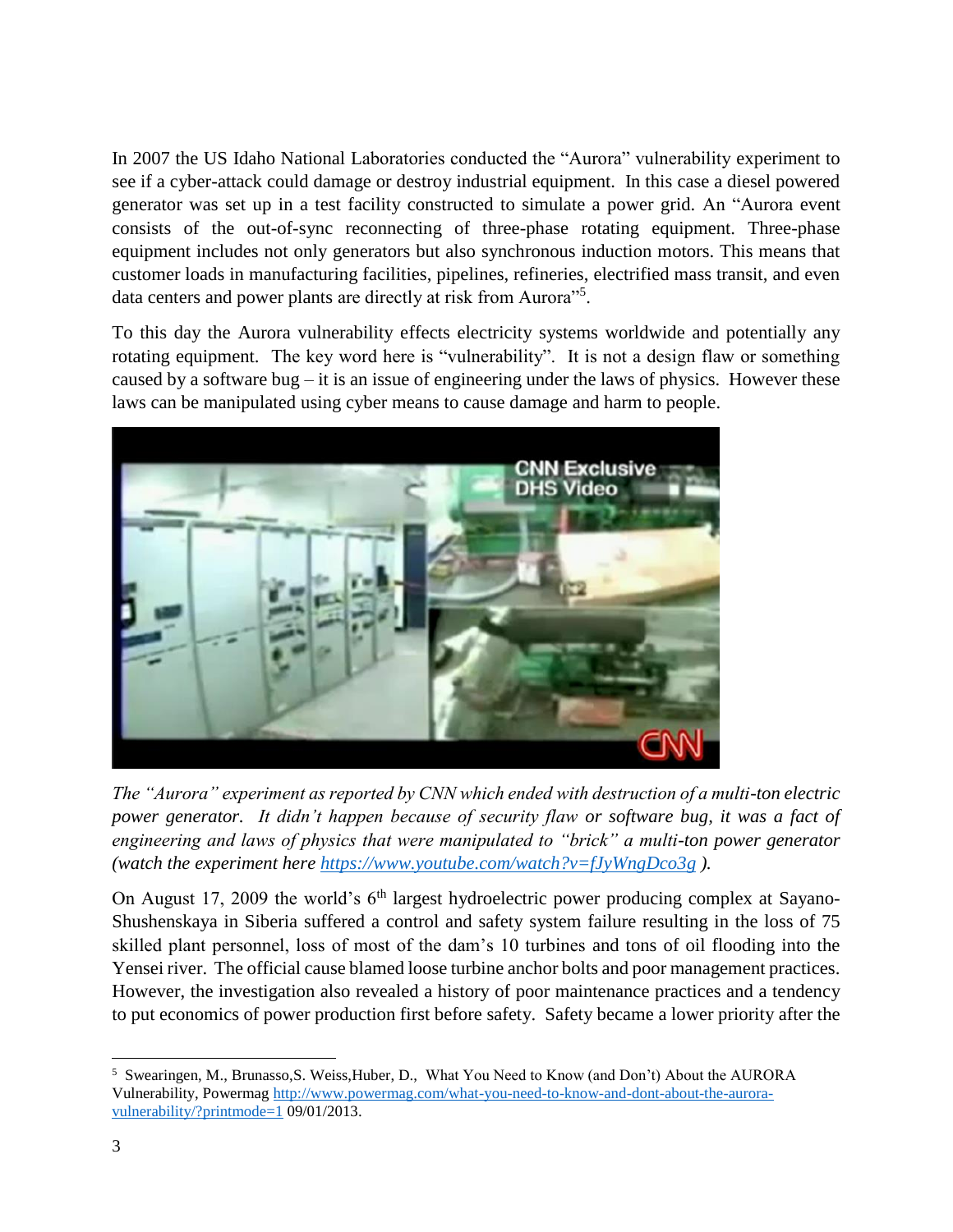need to fill in a gap in power production from another plant that went off the grid. A turbine was allowed to operate at 4 times above the allowable vibration levels and the warnings of a recently installed but not accredited safety system were ignored. This resulted in a 1500 ton turbine rising 15 meters into the air and crashing into other turbines and equipment at the plant causing catastrophic damage requiring years to repair and great  $cost<sup>6</sup>$ .



*Before and after pictures of the turbine gallery at Sayano Shushenskaya Hydro Power Plant where 75 plant engineers were killed. Putting priorities of electric power economics over the warnings of safety systems contributed to this disaster.*

## **Stuxnet malware discovered in 2010 intentionally disables safety systems**

Up to now the events described have been accidental or unintentional with blame for disastrous malfunctions of industrial control systems being laid on incompetent or poorly thought out managerial and engineering decisions. In 2010 we learned of a new emerging threat with the appearance of an intentional effort to disrupt a safety system in order to produce damage to equipment used in a nuclear enrichment facility. There is still much to learn from a study of this cyber weapon developed by a state called Stuxnet. However by 2010 we learned of a demonstrated capability to neutralize a system used to insure the control and safety of a critical process. This cyber-attack was a focused attempt by a nation state or states at disrupting the production at a nuclear enrichment facility in a Middle Eastern country<sup>7</sup>.

# **August 2017 Hatman/Triton malware causes shutdown of petrochemical plant**

Stuxnet's apparent success attracted significant attention and the methods demonstrated have continued to be developed. In December 2017 reports came from the US Government<sup>8</sup>, private security companies and security journals about a cyber-attack targeting the control and safety instrumented systems (SIS) of a petrochemical plant located in the Middle East<sup>9</sup>. The malware known variously as Hatman, Triton or

[01%20HatMan%E2%80%94Safety%20System%20Targeted%20Malware\\_S508C.pdf](https://ics-cert.us-cert.gov/sites/default/files/documents/MAR-17-352-01%20HatMan%E2%80%94Safety%20System%20Targeted%20Malware_S508C.pdf) December 18, 2017 <sup>9</sup> Kovacs, E., New Triton ICS Malware Used in Critical Infrastructure Attack

l <sup>6</sup> Boyko, A., Popov, S, Krajisnk, N., Investigating the Sayano Shushenskaya Hydro Power Plant Disaster, <http://www.powermag.com/investigating-the-sayano-shushenskaya-hydro-power-plant-disaster/?printmode=1> 12/01/2010

<sup>7</sup> Butrimas, V., International implications of securing our SCADA/control system environments, Handbook of SCADA/Control Systems Security 2nd Ed. Edited by Radvanofsky R., Brodsky J., CRC Press 2016 pp. 82-104. <sup>8</sup> MALWARE ANALYSIS REPORT MAR-17-352-01 HATMAN—SAFETY SYSTEM TARGETED MALWARE [https://ics-cert.us-cert.gov/sites/default/files/documents/MAR-17-352-](https://ics-cert.us-cert.gov/sites/default/files/documents/MAR-17-352-01%20HatMan%E2%80%94Safety%20System%20Targeted%20Malware_S508C.pdf)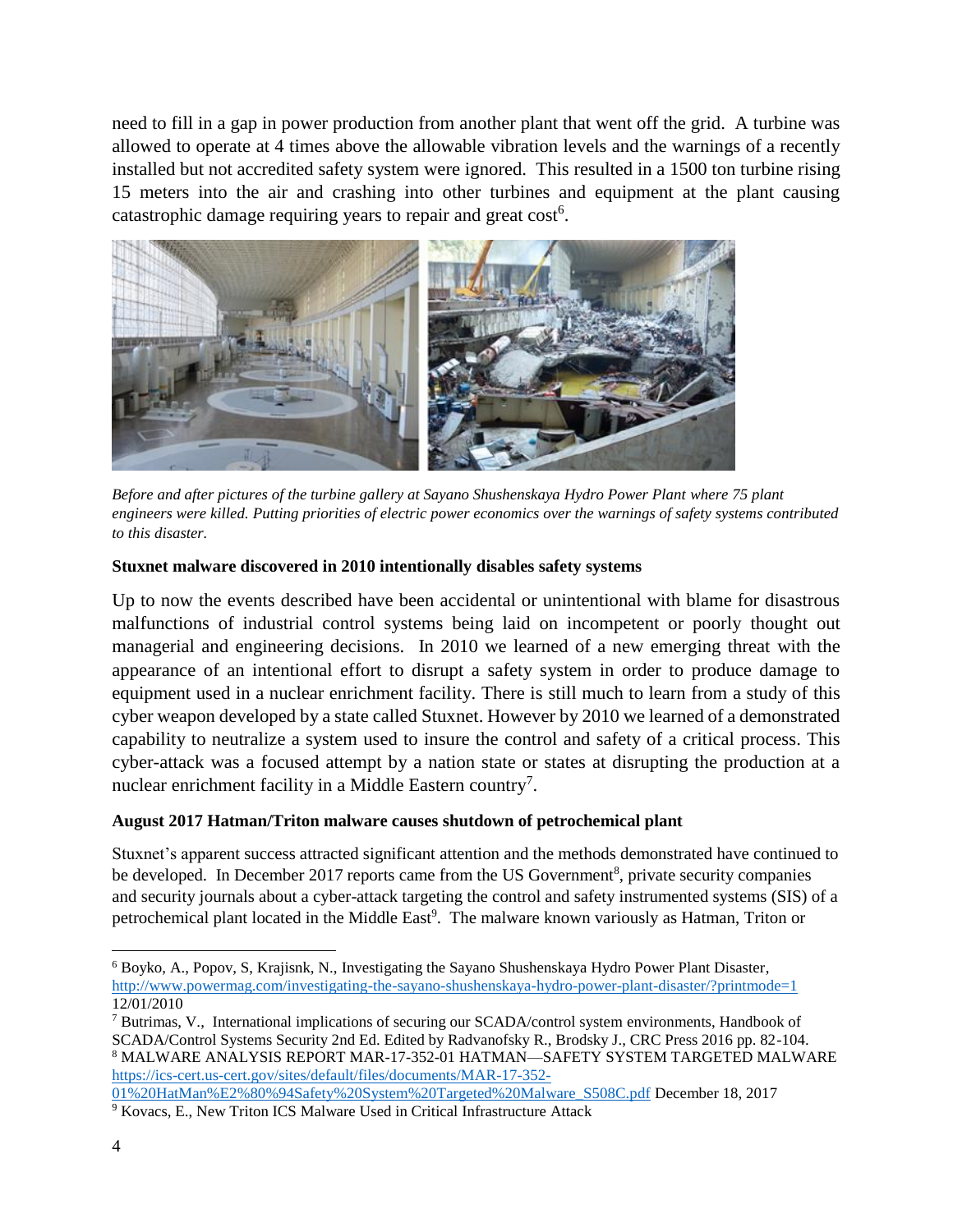Trisis was a specifically targeted remote access Trojan (RAT) designed to take over the safety controllers of a 16-year-old safety system manufactured by Schneider Electric<sup>10</sup>. Hatman is mentioned together with Stuxnet as it bears many similarities. For one it checks to see at several levels whether it is present on the targeted equipment. If it determines it is not where it is supposed to be it disables and deletes itself from memory. Hatman also shares Stuxnet's tailor made nature of malware made to fit the targeted system. All these common attributes also indicated the work of team of highly skilled programmers and engineers, use of intelligence gathering assets and the building of a testing laboratory. The attack on the control systems of the petrochemical facility was well underway and progressed to the point of delivering the executable payload to the safety system when something went wrong. Luckily for the plant operators, who up till now had no indication that their systems were compromised, the attackers made a mistake in the code. It appears that the attackers made a mistake and did not remove all the bugs in their attack software <sup>11</sup>. The safety systems sensed something wrong and safely shut down the plant. It is interesting to note that the operators only knew something was wrong after the shutdown. They had no idea that their critical systems were compromised. This was a "close call" where tragedy was avoided by the sloppy programming of the attackers and by the plants staff that had the curiosity and capability to look into why the plant shutdown.

## **II. The importance of control and safety systems and implications of becoming targets for cyber-attacks**

What is the significance of the Hatman malware attack on industrial control and safety systems? At the very least it shows that disabling systems used to watch over a critical process is still of interest to those developing cyber-attacks. On the other hand, the focus on compromising and taking over the control of a safety system also represents a serious escalation of the cyber threat to critical infrastructure. Control and safety systems are used in an industrial process to protect property and most importantly, people from serious harm resulting from an industrial process that has gone outside of set parameters. These parameters are used to program an automatic response to bring a system back to a safe state when changes for example in temperature, flow rates, pressure, frequency or other system state indicators exceed preset levels. These are the systems that automatically respond to open or close valves on a gas pipeline when pressures or flow rates go beyond preset parameters. These are the systems that automatically shutdown a nuclear reactor when something goes wrong with the cooling and pumping systems. If something is done to intentionally neutralize the functions of these systems serious harm can result if a system state exceeds set parameters. It is like disabling the breaks and seat belts without the knowledge of the driver. Nothing immediately bad will happen to the driver of the car but if there was a sudden need to stop the consequences could be most serious. In other words safety systems are the last line of defense provided by automated technologies to save us from having to deal with something "going boom in the night". This emerging danger represents a far different kind of cyber threat that most IT specialists are familiar with. It has nothing to do with stealing of data in a document, nothing to do with dealing with a web defacement or a denial of service attack. These IT events are recoverable with no harm done to the human being or the environment. In most cases the reboot of the troubled computer or installation of a software update will be enough to bring the IT system back to normal. In the case of an intentional compromise of a control or safety system in an

<http://www.securityweek.com/new-ics-malware-triton-used-critical-infrastructure-attack> December 14, 2017

<sup>10</sup> Forney, P., King, A. S4 Conference video presentation on "TRITON - Schneider Electric Analysis and Disclosure" , https://www.youtube.com/watch?v=f09E75bWvkk&feature=youtu.be

<sup>11</sup> Perlroth, N., Krauss, C., A Cyberattack in Saudi Arabia Had a Deadly Goal Experts Fear Another Try <https://www.nytimes.com/2018/03/15/technology/saudi-arabia-hacks-cyberattacks.html> March 15, 2018.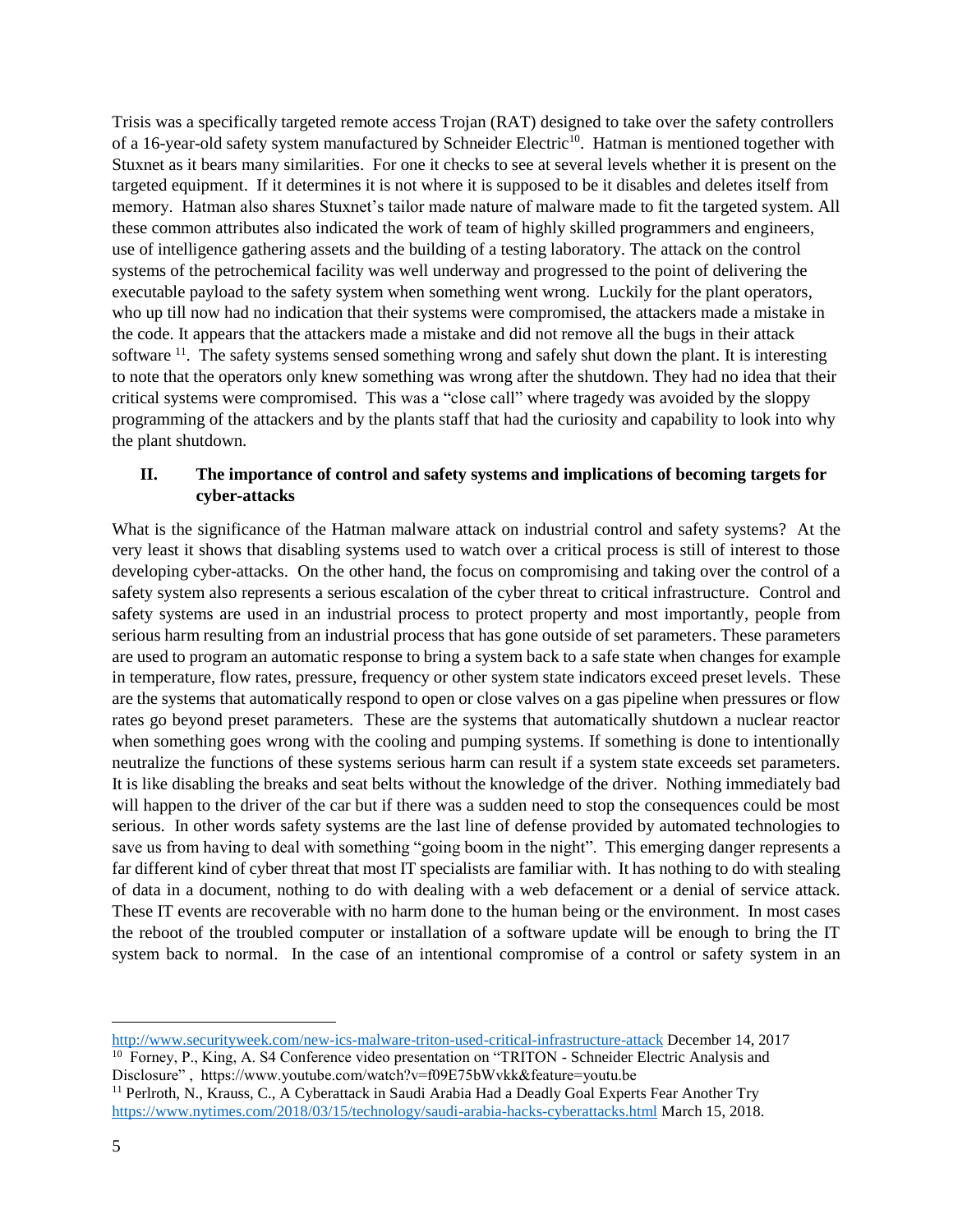industrial environment of operational technology (OT) recovery is counted in terms of costs for replacing damaged equipment, damaged property and loss of human life.



*Reports and analysis of Hatman came out in December of 2017 yet this information has not found itself in some later summary reports about cyber threats nor led to changes in policies. Is this due to a lack of imagination, fear of "thinking out of the box" or thinking that "this happened there but it can't happen here"?*

#### **Some good efforts underway to address the problem but others still have a long way to go.**

There is perhaps a good outcome to the Hatman story. It has attracted the attention of industry, manufacturers and the engineers who work for them. Soon after the Hatman story broke, two workgroups were created to deal with the problem of poor cybersecurity on industrial devices. The International Society for Automation's Committee on Industrial Automation and Control Systems Security (ISA 99)<sup>12</sup> created a subgroup (WG4 TC7) to come up with recommendations for dealing with the lack of cybersecurity found in Level 0 and 1 industrial devices of the Purdue Model<sup>13</sup>. These are the devices that are closest to the physical process such as actuators, sensors, program logic controllers and safety devices. It is the objective of this group (which includes the participation of manufacturers and the engineers) to provide cybersecurity guidance to insure the safety and reliability of those devices already installed in the field and to guide the secure design of new devices.

<sup>12</sup> https://www.isa.org/isa99/

<sup>&</sup>lt;sup>13</sup> Purdue Reference Model for CIM http://www.pera.net/Pera/PurdueReferenceModel/ReferenceModel.html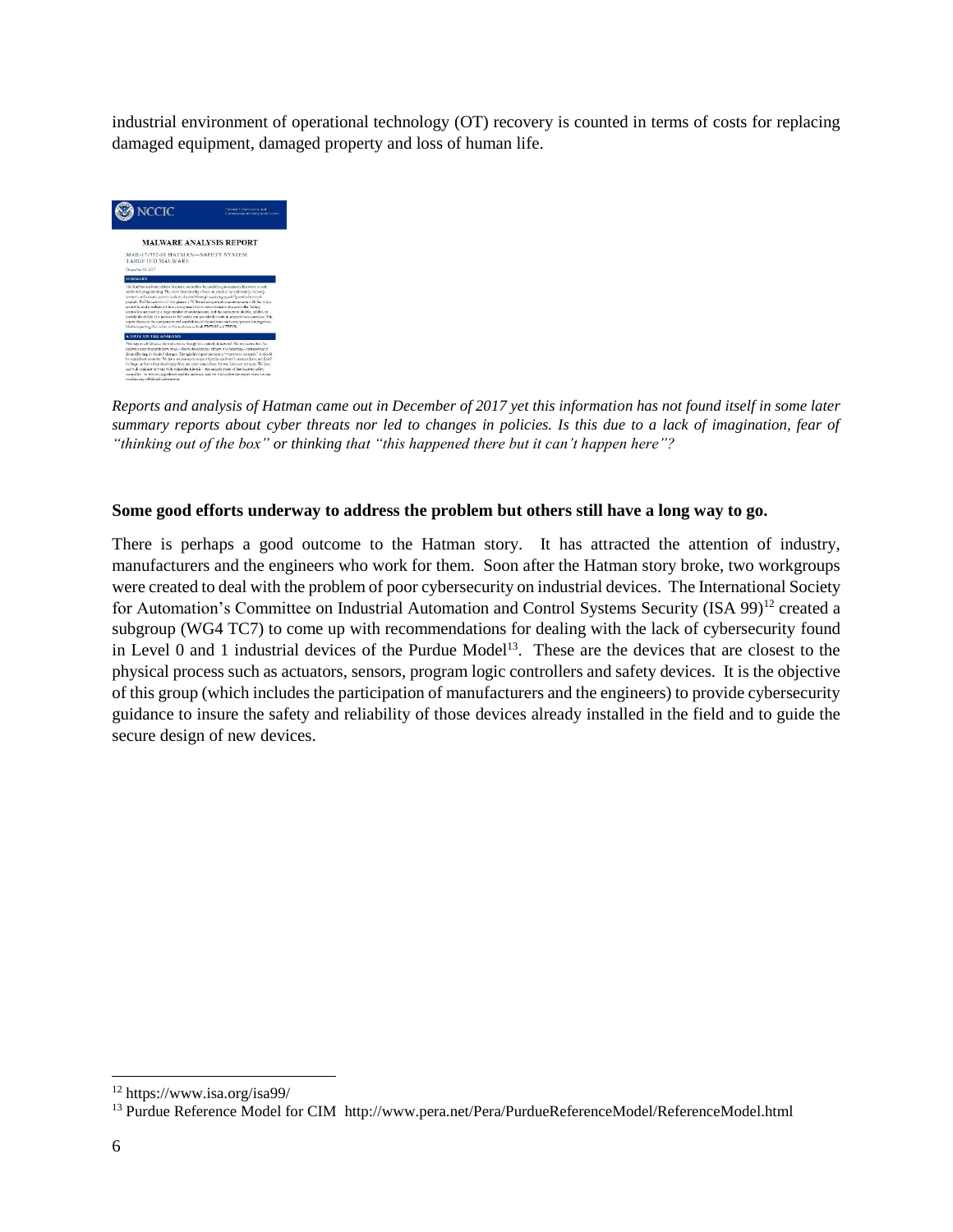

# How Does this Fit in Control & Information Systems?

*See the control system architecture graphic above. There is a lack of security in those devices that are closest to the physical process of an industrial operation (found at the bottom of this graphic at Level 1 and below at "0" or IIoT /IoT level)) Most of the efforts at improving IT security deal with protecting the "information" on the network and are focused at the upper levels (4,5,6,7). A study of the bottom part revealed significant security gaps. There the protection of the physical process is most important,whether a malicious actor could gain access to the device to compromise its integrity and use it to damage equipment. Graphic shown with the permission of Mr. Gary Rathwell, President, Enterprise Consultants.*

Next, an institution of the European Union took the initiative to create a workgroup to also deal in part with the issues raised by Hatman. The Industry 4.0<sup>14</sup> Cybersecurity Experts Group (EISA) created in early 2017 by the European Union's ENISA<sup>15</sup> "aims at gathering experts at the crossroads of industrial systems and Internet of Things  $(IoT)^{16}$  to exchange viewpoints and ideas on cyber security threats, challenges and solutions." As with the ISA group the EISA group also includes representatives from manufactures and policy makers<sup>17</sup>.

Work groups like these really have a problem on their hands. How to provide relevant guidance for the massive implementation of increasingly connected devices and sensors in a safe way. The recognition of the need to address the security of these devices has unfortunately come after the installation of millions of connected devices. The challenge to keep track of where these devices are and what they are connected to is awesome. It is very difficult to believe anymore in a plant manager or CEO of a company when they

 $14$  In North America this is also known as the Internet of Things (IoT) or the Industrial IoT (IIoT)

<sup>15</sup> https://resilience.enisa.europa.eu/eics-experts-group

<sup>&</sup>lt;sup>16</sup> ENISA defines the IoT as "an emerging concept describing a wide ecosystem where interconnected devices and services collect, exchange and process data in order to adapt dynamically to a context. Internet of Things is tightly bound to cyber-physical systems and in this respect is an enabler of Smart Infrastructures by enhancing their quality of service provisioning." <https://resilience.enisa.europa.eu/eics-experts-group>

<sup>&</sup>lt;sup>17</sup> List of EISC work group members and the manufacturers represented: https://resilience.enisa.europa.eu/eicsexperts-group/members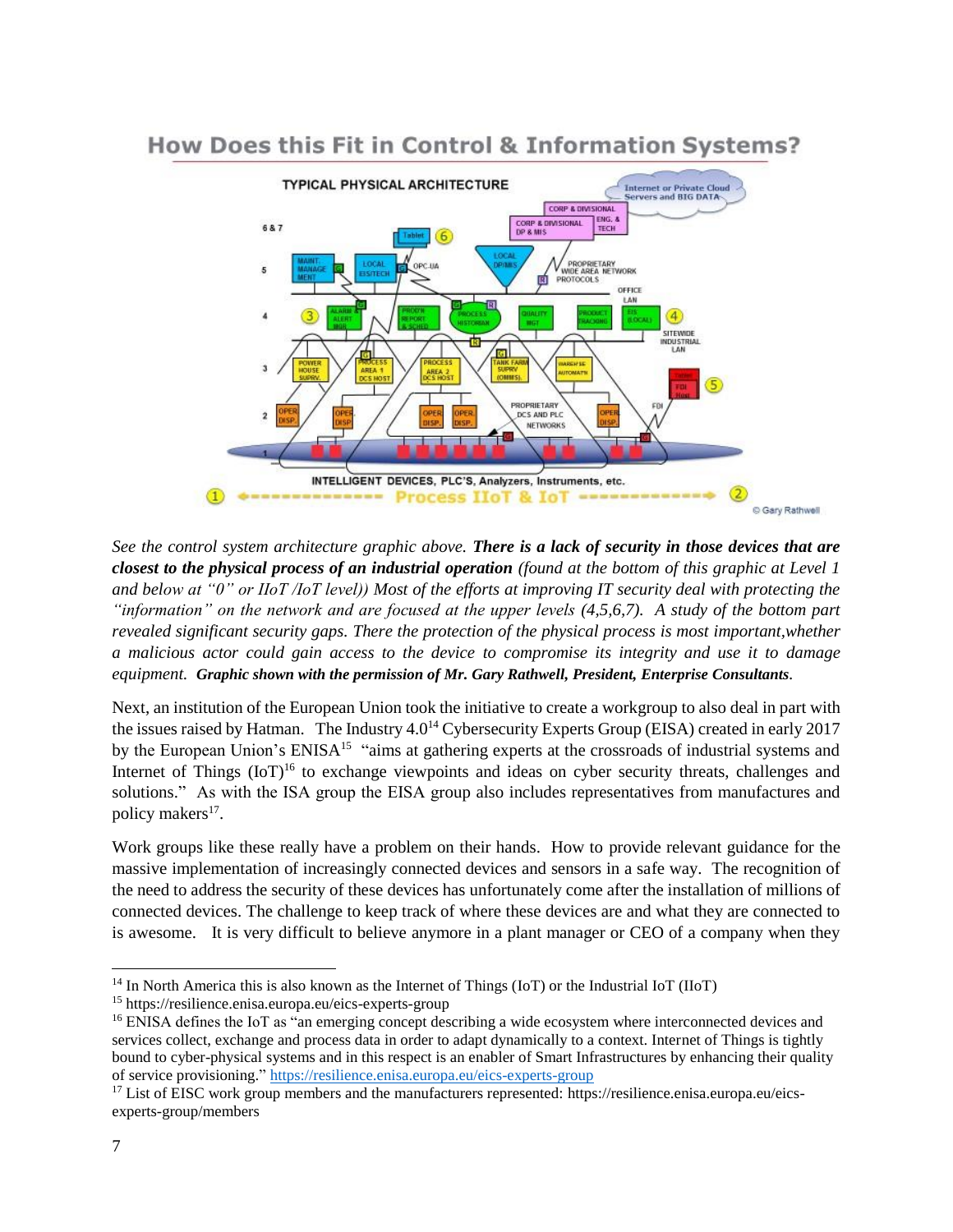say that "our critical systems are safe from cyber-attack since they are not connected to the Internet". One manager found this out when his enterprise's sensitive database was breached from just one connected sensor functioning as an IoT device. In this case, it was a thermometer in the aquarium located in the lobby of his company!<sup>18</sup> Wonder if the fish survived the attack?

### **Lessons learned**

There are some lessons to learn from this discussion of a just a sample of the publically known unintended failures and intentional attacks on industrial systems used for control and safety:

- 1. A false sense of security can arise in thinking that one's critical systems are safe if they are not connected to the Internet. Insuring complete isolation from the Internet can perhaps be still achieved by placing a device in the middle of the Sahara Dessert. Even that may not work since we learned that the nuclear enrichment facility that was attacked by the Stuxnet malware was located 50 feet under the dessert and still the malware somehow found its way there. Industrial systems are so complex and as the Industry 4.0 movement with its array of connected IoT and IIoT devices progresses it will be increasingly hard to keep track of all the devices and processes to make sure there is no contact with the Internet. There is also the very real possibility that the compromise will originate from inside the network. An engineer might open a connection during the weekend so he could access some process he is concerned about from his home. A vender arriving at a site to perform maintenance work could transfer an infection to the air-gapped plant with his infected notebook computer. There are industrial sites that for convenience purposes (don't' want to send an engineer out to a remote site during the middle of the night) use wireless technologies to communicate with remote field equipment. To paraphrase the artist Andy Warhol, someday every thing in the world will be connected to the Internet for 15 minutes. This is not hard to imagine when refrigerators, stoves, and home thermostats are being given IP addresses and can be accessed over a mobile phone.
- 2. In addition to the operators of critical infrastructure assigned with watching over the day-to-day operations of an industrial process a new section needs to be created with the task of monitoring and reacting to malicious or unintentional changes in process flows, equipment performance and data flows that go beyond expected norms. Namely an Industrial Security Operations Center (ISOC). The intent would be to establish a monitoring capability that could detect a malicious intrusion within 24 hours. It is not enough to look after the cybersecurity of the business side of the facility, the cybersecurity needs of the operations on the plant floor also need addressing;
- 3. The operator of a pipeline, power generation and distribution facility, water utility or any larger manufacturing enterprise needs to engage in a dialogue with their equipment vendor about security. Operators for example need to ask the vendor about the manufacturers security practices (is the customer notified when software patching is performed, are there any "backdoors" placed by the manufacturer on the equipment that allow outside access to the equipment?). A good example is Schneider Electric's openness about the Hatman malware and disclosing what they knew at a recent security conference <sup>19</sup>.
- 4. Think first whether a new IT feature is needed for the new equipment. Not all of the new functionalities and connectivity options offered as "selling features" by manufacturers are needed

<sup>&</sup>lt;sup>18</sup> Williams-Grutt, O., "Hackers once stole a casino's high roller database through a thermometer in the lobby fish tank" [http://www.businessinsider.de/hackers-stole-a-casinos-database-through-a-thermometer-in-the-lobby-fish](http://www.businessinsider.de/hackers-stole-a-casinos-database-through-a-thermometer-in-the-lobby-fish-tank-2018-4?r=UK&IR=T)[tank-2018-4?r=UK&IR=T](http://www.businessinsider.de/hackers-stole-a-casinos-database-through-a-thermometer-in-the-lobby-fish-tank-2018-4?r=UK&IR=T) Business Insider Deutschland 2018-04-15

 $\frac{19}{19}$  TRITON - Schneider Electric Analysis and Disclosure, video presentation, <https://www.youtube.com/watch?v=f09E75bWvkk&feature=youtu.be> , S4 Events 2018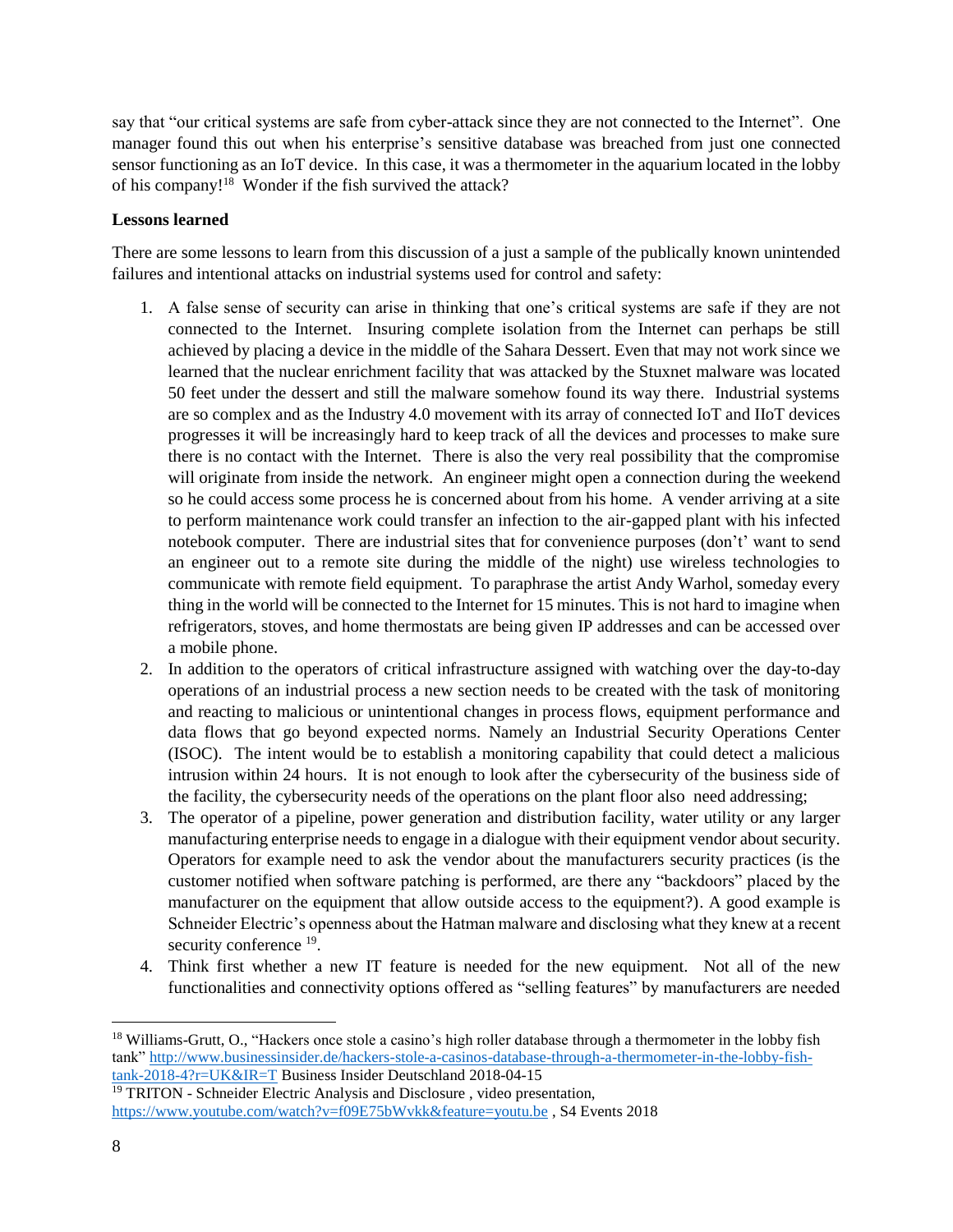(for example adding an IP address to an aquarium thermometer or thermocouple<sup>20</sup>). At the least, the manufacturer should explain what the new features are and how to disable them if not needed.

- 5. The tendency to integrate safety, control and business networks into one network in spite of the advantages in lower overhead and savings is to be resisted and if implemented, wisely managed $21$ . Think twice before jumping into the Industry  $4.0^{22}$  movement. There are important security and cost caveats to consider<sup>23</sup> first before one can safely implement these new and promising technologies in an industrial environment.
- 6. The active participation of states in these incidents is most disturbing as there has been no counterweight to manage and control this behavior from the international security policy making community. The apparent freedom to act has encouraged the belief that this kind of activity is effective, cheap and deniable.



*A step in the right direction. Schneider Electric engineers share analysis and recommendations on Hatman at industry conference S4 in Miami. Example of prompt and informative industry public disclosure about an incident involving their products* <sup>24</sup> .

#### **Conclusions**

As we enter this darker period in the history of cyberspace and understand the new threats to critical infrastructure, it is evident that some Government institutions and those tasked with protecting our critical infrastructure from cyber intrusions and attacks remain poorly informed or lacking in curiosity. The government of the Australian province of Northern Territory recently announced the allocation of significant funds to establish a cybersecurity center<sup>25</sup>. It is intended to become "the central base for cyber analysts, engineers and forensic specialist staff to monitor, identity and respond to malicious cyber-attack

<sup>24</sup> Video of presentation at S4 <https://www.youtube.com/watch?v=f09E75bWvkk&feature=youtu.be> <sup>25</sup> [https://www.itnews.com.au/news/nt-govt-to-build-cyber-security-operations-centre-](https://www.itnews.com.au/news/nt-govt-to-build-cyber-security-operations-centre-489049?eid=3&edate=20180416&utm_source=20180416_PM&utm_medium=newsletter&utm_campaign=daily_newsletter)

[489049?eid=3&edate=20180416&utm\\_source=20180416\\_PM&utm\\_medium=newsletter&utm\\_campaign=daily\\_ne](https://www.itnews.com.au/news/nt-govt-to-build-cyber-security-operations-centre-489049?eid=3&edate=20180416&utm_source=20180416_PM&utm_medium=newsletter&utm_campaign=daily_newsletter) [wsletter](https://www.itnews.com.au/news/nt-govt-to-build-cyber-security-operations-centre-489049?eid=3&edate=20180416&utm_source=20180416_PM&utm_medium=newsletter&utm_campaign=daily_newsletter)

l <sup>20</sup> 1732E ArmorBlock Dual-Port EtherNet/IP 4-Point Thermocouple and

RTD Input Modules http://literature.rockwellautomation.com/idc/groups/literature/documents/in/1732e-in005\_-ene.pdf

 $21$  Here is one manufacturer proposing to do just that by integrating safety systems. Selega, R., "How to remain safe and profitable during Industry 4.0" [https://www.abb-conversations.com/2018/01/how-to-remain-safe-and](https://www.abb-conversations.com/2018/01/how-to-remain-safe-and-profitable-during-industry-4-0/)[profitable-during-industry-4-0/](https://www.abb-conversations.com/2018/01/how-to-remain-safe-and-profitable-during-industry-4-0/) ABB January23, 2018

 $^{22}$  https://en.wikipedia.org/wiki/Industry\_4.0

<sup>&</sup>lt;sup>23</sup> Watch "Brave New Industrie 4.0" presented by the man who analyzed Stuxnet, Mr. Ralph Langner. https://www.youtube.com/watch?v=ZrZKiy2KPCM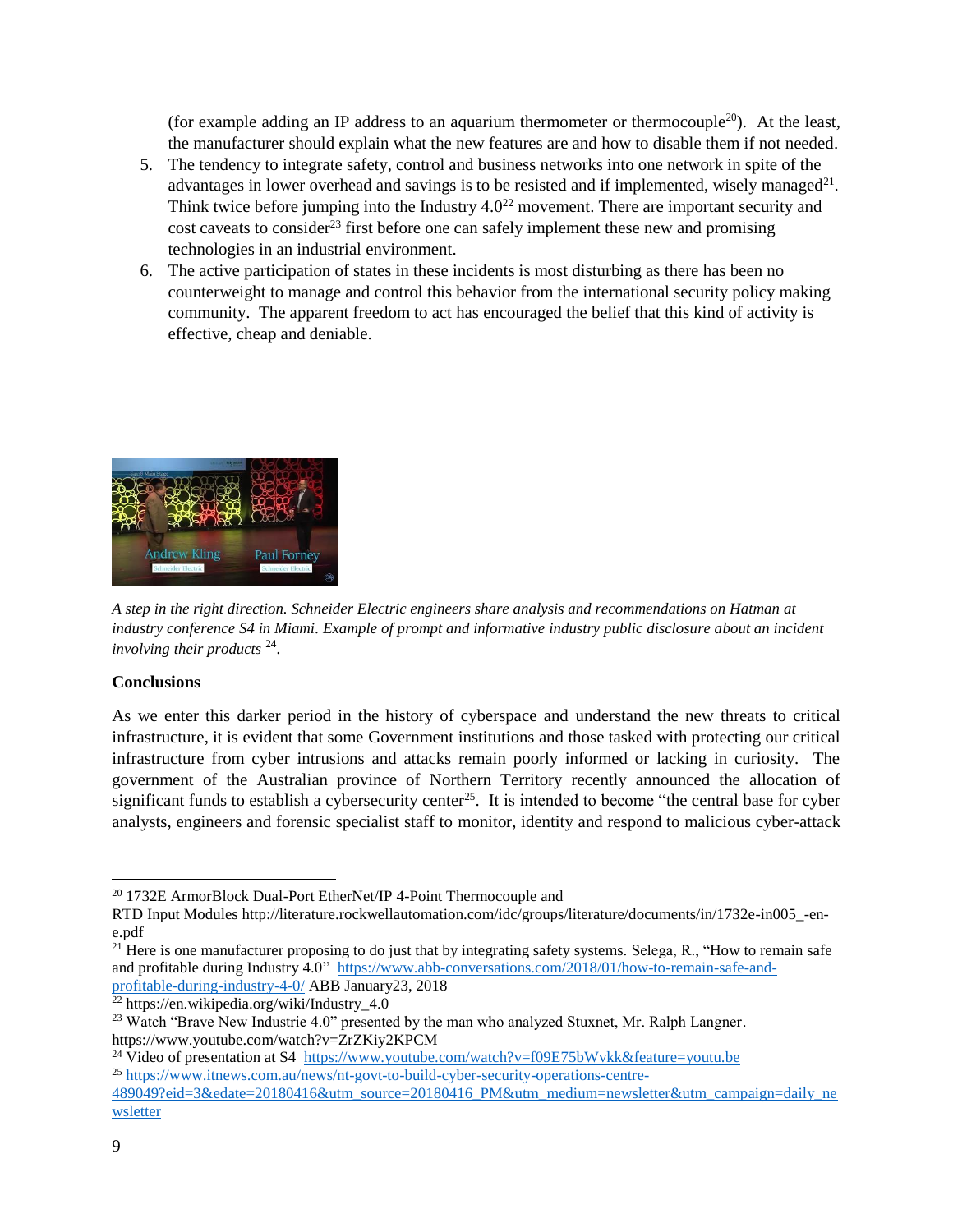or intrusions on government IT systems."<sup>26</sup> It is not clear if this new center will be capable to deal with the effects of a failure to the power grid from a cyber-attack since there is no mention of critical infrastructure protection as a responsibility of this new center. The main identified threat seems to be cybercrime while the threat from state sponsored attacks on critical infrastructure like Hatman go unnoticed for officials responsible for governing this Australian province.

To take a look for comparison on the other side of the world in Lithuania a similar limited mindset seems also present. The National Cybersecurity Center of Lithuania under the Ministry of National Defence issued its National Cybersecurity Report for 2017 (2017 Metų Nacionalinio kibernetinio saugumo būkles ataskaita)<sup>27</sup> presented to the public in March 2017. According to the Law on Cybersecurity the Center is also tasked to look after Lithuania's "Critical Information Infrastructure". For a report that claims to cover all of the significant cyber events of 2017 it is remarkable that the list of dangerous malware stops during the summer of 2017 with mention of the WannaCry and NotPetya ransomware. It is strange that these two examples while considered serious were not analyzed further since these threats did not materialize or cause any damage in Lithuania.<sup>28</sup> NotPetya was apparently targeted at Ukraine but the "collateral damage" was found outside of Ukraine as experienced by multinational corporations such as shipping company Maersk<sup>29</sup>. One senses an avoidance of any desire to do any "thinking out of the box" and a lack of imagination on the part of the authors of the report. There were far worse cases of malware that were discovered in the Fall and Winter of 2017 which one would think deserved mention in the report. For example, CrashOveride/Industroyer was reported as being a cyber-attack platform specifically designed to attack and disrupt electric grid control systems <sup>30</sup>. I have already mentioned the reports of the Hatman/Triton/Trisis malware attack on a Middle Eastern petrochemical facility. The attack was discovered in August of 2017 and public reports were available since December. Raising awareness and taking a wider look at the threat environment presents to all of us a challenge.



*Not all institutions responsible for national cybersecurity look at the cyber threats in the same way. This report on cybersecurity for 2017 missed two important malware events that could affect critical infrastructure. We must face the challenge to "think out of the box" and not be afraid of what we may find out, even though it may add to the work of insuring the security of a nation's critical infrastructure.*

The last point to make before closing is that the reports of malware targeting industrial control and safety systems in 2017 focused on equipment manufactured by well-known western brand names. The attackers may have targeted equipment located in Ukraine and in the Middle East **but since the same equipment is used by other operators the methods can be applied anywhere in the world**. Most importantly, the

l <sup>26</sup> Ibid.

<sup>27</sup> https://www.nksc.lt/doc/NKSC\_ataskaita\_2017\_%5blt%5d.pdf

 $28$  Ibid. p. 2

<sup>&</sup>lt;sup>29</sup> Greenberg, A., The Untold Story of NotPetya, the Most Devastating Cyberattack in History, Wired, August 22, 201[8 https://www.wired.com/story/notpetya-cyberattack-ukraine-russia-code-crashed-the-world/](https://www.wired.com/story/notpetya-cyberattack-ukraine-russia-code-crashed-the-world/) .

<sup>30</sup> https://ics.sans.org/media/E-ISAC\_SANS\_Ukraine\_DUC\_6.pdf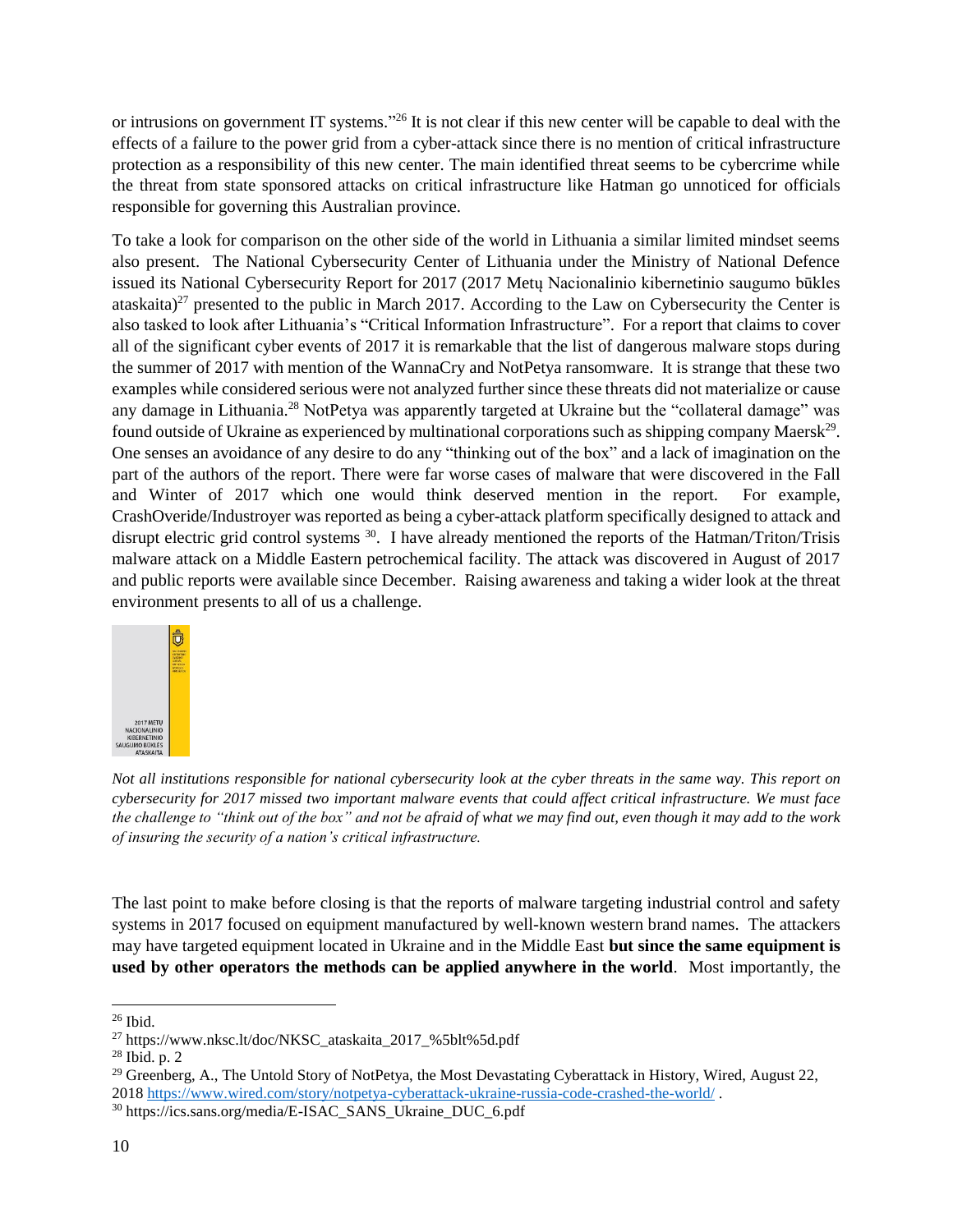perpetrators are getting a lot of practice at disrupting the technologies we all depend on and are getting to be good at what they are doing.

It does not appear that the defenders are going to be a match for these attackers if the current limited thinking about cyber threats continues. This is an issue that cannot be left to the engineers and private sector to solve alone. Governments together with their international partners in security policy making and law enforcement need to get serious about developing norms for managing the malicious state behavior in cyberspace. The appearance of advanced and persistent malicious cyber capabilities together with the willingness to use them without apparent concern for the consequences, pose serious threats to securing the daily activities found in the modern economy, national security and well-being of society. The appropriate conclusions need to be made and appropriate steps taken to address and manage these new threats from cyberspace

Vilnius, 2018-08-28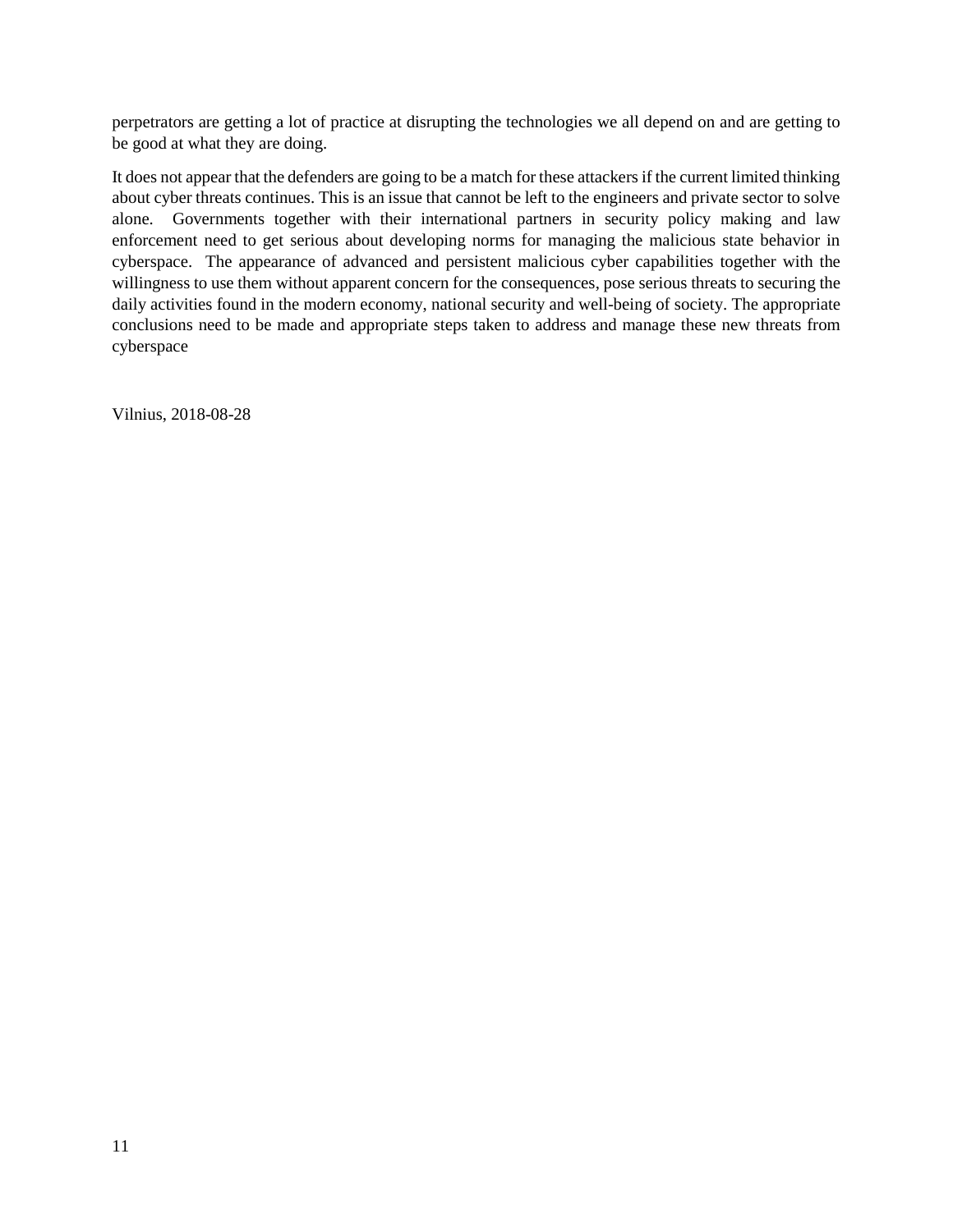#### Footnotes

1. https://www.brainyquote.com/quotes/winston\_churchill\_100955

2. Chernobyl Accident 1986 [http://www.world-nuclear.org/information-library/safety-and-security/safety-of](http://www.world-nuclear.org/information-library/safety-and-security/safety-of-plants/chernobyl-accident.aspx)[plants/chernobyl-accident.aspx](http://www.world-nuclear.org/information-library/safety-and-security/safety-of-plants/chernobyl-accident.aspx)

3. Board Meeting of National Transportation Safety Board, Pipeline Rupture and Subsequent Fire in Bellingham,Washington, June 10, 1999

https://www.ntsb.gov/news/events/Pages/Pipeline\_Rupture\_and\_Subsequent\_Fire\_in\_Bellingham\_Washington\_Jun e\_10\_1999.aspx 10/8/2002

4. Full NTSB report: June 10, 1999 Pipeline Accident Report Pipeline Rupture and Subsequent Fire in Bellingham, Washington , NTSB/PAR-02/02 PB2002-916502, Adopted October 8, 2002 <https://www.ntsb.gov/investigations/AccidentReports/Reports/PAR0202.pdf>

5. Swearingen, M., Brunasso,S. Weiss,Huber, D., What You Need to Know (and Don't) About the AURORA Vulnerability, Powermag http://www.powermag.com/what-you-need-to-know-and-dont-about-the-auroravulnerability/?printmode=1 09/01/2013.

6. Boyko, A., Popov, S, Krajisnk, N., Investigating the Sayano Shushenskaya Hydro Power Plant Disaster, http://www.powermag.com/investigating-the-sayano-shushenskaya-hydro-power-plant-disaster/?printmode=1 12/01/2010

7. Butrimas, V., International implications of securing our SCADA/control system environments, Handbook of SCADA/Control Systems Security 2nd Ed. Edited by Radvanofsky R., Brodsky J., CRC Press 2016 pp. 82-104.

8. MALWARE ANALYSIS REPORT MAR-17-352-01 HATMAN—SAFETY SYSTEM TARGETED MALWARE https://ics-cert.us-cert.gov/sites/default/files/documents/MAR-17-352- 01%20HatMan%E2%80%94Safety%20System%20Targeted%20Malware\_S508C.pdf December 18, 2017

9. Kovacs, E., New Triton ICS Malware Used in Critical Infrastructure Attack December 14, 2017, http://www.securityweek.com/new-ics-malware-triton-used-critical-infrastructure-attack

10. Forney, P., King, A. S4 Conference video presentation on "TRITON - Schneider Electric Analysis and Disclosure" , https://www.youtube.com/watch?v=f09E75bWvkk&feature=youtu.be

11. Perlroth, N., Krauss, C., A Cyberattack in Saudi Arabia Had a Deadly Goal Experts Fear Another Try, https://www.nytimes.com/2018/03/15/technology/saudi-arabia-hacks-cyberattacks.html March 15, 2018.

12. https://www.isa.org/isa99/

13. Purdue Reference Model for CIM <http://www.pera.net/Pera/PurdueReferenceModel/ReferenceModel.html>

14. In North America this is also known as the Internet of Things (IoT) or the Industrial IoT (IIoT)

15. https://resilience.enisa.europa.eu/eics-experts-group

16. ENISA defines the IoT as "an emerging concept describing a wide ecosystem where interconnected devices and services collect, exchange and process data in order to adapt dynamically to a context. Internet of Things is tightly bound to cyber-physical systems and in this respect is an enabler of Smart Infrastructures by enhancing their quality of service provisioning." https://resilience.enisa.europa.eu/eics-experts-group

17. List of EISC work group members and the manufacturers represented: [https://resilience.enisa.europa.eu/eics](https://resilience.enisa.europa.eu/eics-experts-group/members)[experts-group/members](https://resilience.enisa.europa.eu/eics-experts-group/members)